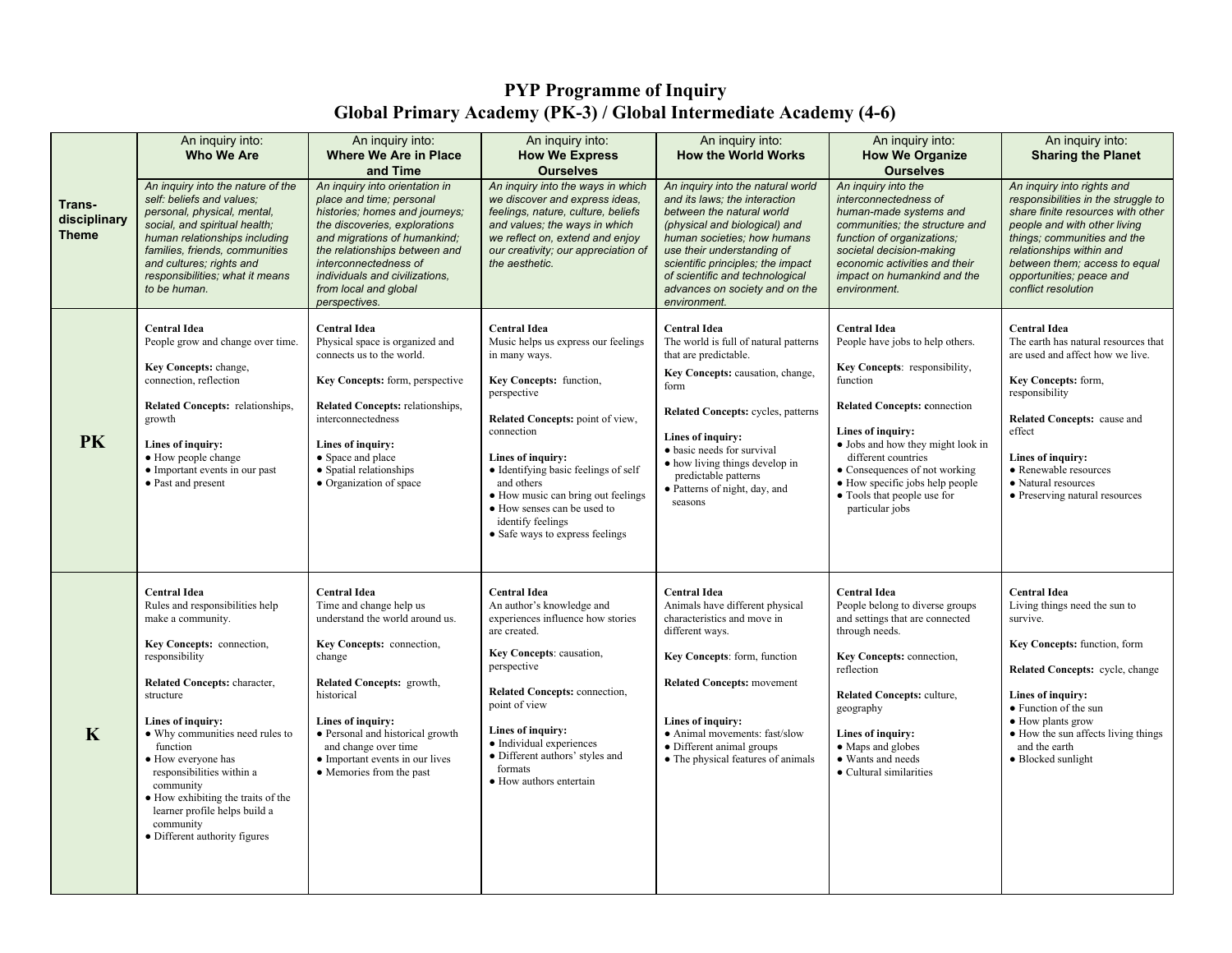|                                        | An inquiry into:<br><b>Who We Are</b>                                                                                                                                                                                                                                                                                                                                                                            | An inquiry into:<br><b>Where We Are in Place</b><br>and Time                                                                                                                                                                                                                                                                                                                                                                      | An inquiry into:<br><b>How We Express</b><br><b>Ourselves</b>                                                                                                                                                                                                                                                                                           | An inquiry into:<br><b>How the World Works</b>                                                                                                                                                                                                                                                                                                                | An inquiry into:<br><b>How We Organize</b><br><b>Ourselves</b>                                                                                                                                                                                                                                                                     | An inquiry into:<br><b>Sharing the Planet</b>                                                                                                                                                                                                                                                                                                                                                                                                                         |
|----------------------------------------|------------------------------------------------------------------------------------------------------------------------------------------------------------------------------------------------------------------------------------------------------------------------------------------------------------------------------------------------------------------------------------------------------------------|-----------------------------------------------------------------------------------------------------------------------------------------------------------------------------------------------------------------------------------------------------------------------------------------------------------------------------------------------------------------------------------------------------------------------------------|---------------------------------------------------------------------------------------------------------------------------------------------------------------------------------------------------------------------------------------------------------------------------------------------------------------------------------------------------------|---------------------------------------------------------------------------------------------------------------------------------------------------------------------------------------------------------------------------------------------------------------------------------------------------------------------------------------------------------------|------------------------------------------------------------------------------------------------------------------------------------------------------------------------------------------------------------------------------------------------------------------------------------------------------------------------------------|-----------------------------------------------------------------------------------------------------------------------------------------------------------------------------------------------------------------------------------------------------------------------------------------------------------------------------------------------------------------------------------------------------------------------------------------------------------------------|
| Trans-<br>disciplinary<br><b>Theme</b> | An inquiry into the nature of the<br>self: beliefs and values;<br>personal, physical, mental,<br>social, and spiritual health;<br>human relationships including<br>families, friends, communities<br>and cultures; rights and<br>responsibilities; what it means<br>to be human.                                                                                                                                 | An inquiry into orientation in<br>place and time; personal<br>histories; homes and journeys;<br>the discoveries, explorations<br>and migrations of humankind;<br>the relationships between and<br>interconnectedness of<br>individuals and civilizations,<br>from local and global<br>perspectives.                                                                                                                               | An inquiry into the ways in which<br>we discover and express ideas,<br>feelings, nature, culture, beliefs<br>and values; the ways in which<br>we reflect on, extend and enjoy<br>our creativity; our appreciation of<br>the aesthetic.                                                                                                                  | An inquiry into the natural world<br>and its laws; the interaction<br>between the natural world<br>(physical and biological) and<br>human societies; how humans<br>use their understanding of<br>scientific principles; the impact<br>of scientific and technological<br>advances on society and on the<br>environment.                                       | An inquiry into the<br>interconnectedness of<br>human-made systems and<br>communities; the structure and<br>function of organizations:<br>societal decision-making<br>economic activities and their<br>impact on humankind and the<br>environment.                                                                                 | An inquiry into rights and<br>responsibilities in the struggle to<br>share finite resources with other<br>people and with other living<br>things; communities and the<br>relationships within and<br>between them; access to equal<br>opportunities; peace and<br>conflict resolution                                                                                                                                                                                 |
|                                        | <b>Central Idea</b><br>Knowing about yourself helps one<br>connect to others.<br>Key Concepts: connection,<br>function, responsibility<br>Related Concepts: cooperation,<br>identity<br>Lines of inquiry:<br>• Commonalities<br>• Personal commitments that<br>benefit all members of the group<br>• An appreciation for self and<br>others                                                                      | <b>Central Idea</b><br>People use geographic terms, tools,<br>and technology to connect to the<br>world.<br>Key Concepts: change, form,<br>function<br>Related Concepts: connection,<br>location<br>Lines of inquiry:<br>• The use of geographic tools<br>·How maps are connected to the<br>world<br>·How maps have changed over<br>time (technology)                                                                             | <b>Central Idea</b><br>People celebrate family and cultural<br>traditions throughout the year.<br>Key Concepts: connection, form,<br>perspective<br><b>Related Concepts: culture,</b><br>diversity<br>Lines of inquiry:<br>· Patriotic symbols<br>• Family traditions and celebrations<br>around the world<br>• Festivities throughout the year         | <b>Central Idea</b><br>Everything around us is matter and<br>has different properties that can<br>change.<br>Key Concepts: form, change<br>Related Concepts: causation,<br>cycles<br>Lines of inquiry:<br>• Earth's materials<br>• Properties of matter<br>• How matter changes from one<br>state to another<br>• How the world is made of matter             | <b>Central Idea</b><br>People work to produce goods and<br>services and to receive an income.<br>Key Concepts: responsibility,<br>reflection<br>Related Concepts: choice, cause<br>and effect<br>Lines of inquiry:<br>• Goods and services<br>• Careers that produce goods<br>and provide services<br>• Short term financial goals | <b>Central Idea</b><br>Organisms interact with their<br>parents and inherit physical traits<br>that help them live.<br>Key Concepts: connection,<br>causation<br>Related Concepts: relationships,<br>compare and contrast<br>Lines of inquiry:<br>• Similarities and differences<br>between offspring and parents<br>• Inherited physical characteristics<br>that help plants and animals live<br>· How parents interact with their<br>offspring to help them survive |
| $\overline{2}$                         | <b>Central Idea</b><br>People use multiple ways to<br>resolve conflicts or differences.<br>Key Concepts: perspective,<br>responsibility<br><b>Related Concepts: conflict and</b><br>resolution, equality<br>Lines of inquiry:<br>• Conflict and resolution<br>• Different ways to resolve<br>conflicts or differences<br>• Equal opportunities<br>• Justice and responsibility in the<br>community and the world | <b>Central Idea</b><br>Over time, communities have<br>changed due to people and events<br>in history.<br>Key Concepts: change,<br>connection, reflection<br><b>Related Concepts: causation</b><br>Lines of inquiry:<br>· Physical features of a community<br>• How people and events change a<br>community<br>• Similarities and differences of<br>neighborhoods and communities<br>• Tools historians use to uncover<br>the past | <b>Central Idea</b><br>Poets see the world in different<br>ways.<br>Key Concepts: connection, form,<br>reflection<br>Related Concepts: self-expression,<br>stylistic choice<br>Lines of inquiry:<br>• Seeing with a poet's eyes<br>• Music and rhythm of poetry<br>$\bullet$ Expressing and interpreting<br>feelings in poetry<br>$\bullet$ Comparisons | <b>Central Idea</b><br>Outside forces can change the<br>speed and direction of an object<br>and can affect our daily lives.<br>Key Concepts: form, function,<br>causation<br><b>Related Concepts: variables</b><br>interconnectedness<br>Lines of inquiry:<br>• Changes in speed and direction<br>• Outside forces<br>• Forces and motion in<br>everyday life | <b>Central Idea</b><br>Based on scarcity, people make<br>financial decisions.<br>Key Concepts: responsibility,<br>reflection<br>Related Concepts: scarcity, choice<br>Lines of inquiry:<br>• Scarcity of resources<br>• Wants and needs<br>• Long term financial goals                                                             | <b>Central Idea</b><br>Living things have structures and<br>behaviors to survive in their<br>environment.<br>Key Concepts: causation,<br>function<br><b>Related Concepts:</b> environment,<br>structure<br>Lines of inquiry:<br>• Habitats and climates around the<br>world<br>• Structures and behaviors of<br>living things<br>• How weather affects living and<br>non-living things                                                                                |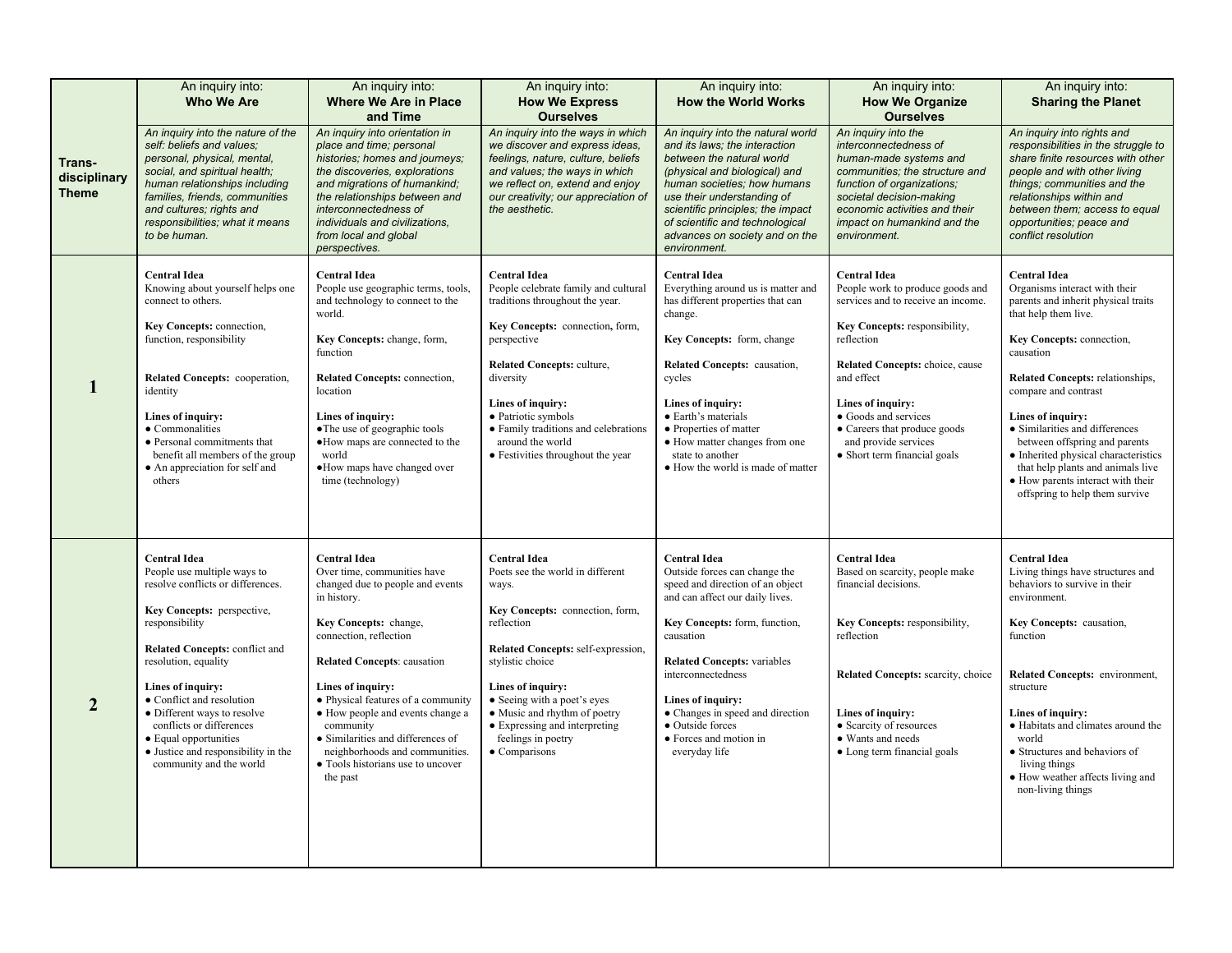| Trans-<br>disciplinary<br><b>Theme</b> | An inquiry into:<br><b>Who We Are</b>                                                                                                                                                                                                                                            | An inquiry into:<br><b>Where We Are in Place</b><br>and Time                                                                                                                                                                                                                                        | An inquiry into:<br><b>How We Express</b><br><b>Ourselves</b>                                                                                                                                                                          | An inquiry into:<br><b>How the World Works</b>                                                                                                                                                                                                                                                                          | An inquiry into:<br><b>How We Organize</b><br><b>Ourselves</b>                                                                                                                                                                                                                                                          | An inquiry into:<br><b>Sharing the Planet</b>                                                                                                                                                                                                                                         |
|----------------------------------------|----------------------------------------------------------------------------------------------------------------------------------------------------------------------------------------------------------------------------------------------------------------------------------|-----------------------------------------------------------------------------------------------------------------------------------------------------------------------------------------------------------------------------------------------------------------------------------------------------|----------------------------------------------------------------------------------------------------------------------------------------------------------------------------------------------------------------------------------------|-------------------------------------------------------------------------------------------------------------------------------------------------------------------------------------------------------------------------------------------------------------------------------------------------------------------------|-------------------------------------------------------------------------------------------------------------------------------------------------------------------------------------------------------------------------------------------------------------------------------------------------------------------------|---------------------------------------------------------------------------------------------------------------------------------------------------------------------------------------------------------------------------------------------------------------------------------------|
|                                        | An inquiry into the nature of the<br>self: beliefs and values; personal,<br>physical, mental, social, and<br>spiritual health; human<br>relationships including families,<br>friends, communities and<br>cultures: rights and<br>responsibilities; what it means to<br>be human. | An inquiry into orientation in<br>place and time; personal<br>histories; homes and journeys;<br>the discoveries, explorations<br>and migrations of humankind;<br>the relationships between and<br>interconnectedness of<br>individuals and civilizations.<br>from local and global<br>perspectives. | An inquiry into the ways in<br>which we discover and express<br>ideas, feelings, nature, culture,<br>beliefs and values; the ways in<br>which we reflect on, extend and<br>enjoy our creativity; our<br>appreciation of the aesthetic. | An inquiry into the natural world<br>and its laws; the interaction<br>between the natural world<br>(physical and biological) and<br>human societies; how humans<br>use their understanding of<br>scientific principles; the impact<br>of scientific and technological<br>advances on society and on the<br>environment. | An inquiry into the<br>interconnectedness of<br>human-made systems and<br>communities; the structure and<br>function of organizations;<br>societal decision-making<br>economic activities and their<br>impact on humankind and the<br>environment.                                                                      | An inquiry into rights and<br>responsibilities in the struggle to<br>share finite resources with other<br>people and with other living<br>things; communities and the<br>relationships within and<br>between them; access to equal<br>opportunities; peace and conflict<br>resolution |
| 3                                      | <b>Central Idea</b><br>Students are members of a<br>democratic society who provide civil<br>services in the community and<br>participate in the process.<br>Key Concepts: connection, function,<br>responsibility                                                                | <b>Central Idea</b><br>The migration of populations<br>within a nation changes the culture<br>of a society.<br>Key Concepts: change, causation,<br>reflection                                                                                                                                       | <b>Central Idea</b><br>Messages and themes in a story<br>enable citizens to analyze and<br>interpret meaning across diverse<br>cultures.<br>Key Concepts: connection,<br>change, perspective                                           | <b>Central Idea</b><br>Organisms evolve overtime and are<br>interdependent.<br>Key Concepts: function, change<br>connection<br><b>Related Concepts: cycles,</b><br>transformation                                                                                                                                       | <b>Central Idea</b><br>The interdependent relationship<br>between consumers and producers<br>determines the success of a<br>community.<br>Key Concepts: form, function,<br>responsibility                                                                                                                               | <b>Central Idea</b><br>The earth's materials change over<br>time to form finite resources used<br>for human activity.<br>Key Concepts: causation, change,<br>function<br>Related Concepts: interaction,                                                                               |
|                                        | Related Concepts: governance,<br>power<br>Lines of inquiry:<br>• How local governments and their<br>citizens are interdependent<br>· Democratic process<br>• How a citizen's rights and<br>responsibilities enable others to<br>learn and understand diverse<br>perspectives     | Related Concepts: causality,<br>culture<br>Lines of inquiry:<br>• Historical artifacts<br>• Historical accounts<br>• Influences of Westward<br>Expansion<br>• Geographical and cultural impact<br>of migration                                                                                      | Related Concepts: point of view,<br>theme<br>Lines of inquiry:<br>• Theme vs. main idea in various<br>traditional stories<br>• How people from around the<br>world express themselves<br>• Comparing stories from around<br>the world  | Lines of inquiry:<br>• Life cycles of single celled<br>organisms such as bacterium<br>• Factors that impact the<br>development of an organism<br>• Similarities and differences<br>between single-celled and<br>multi-celled organisms                                                                                  | <b>Related Concepts: consumption,</b><br>trade<br>Lines of inquiry:<br>• Setting and meeting financial<br>goals<br>• Production and consumption<br>• How goods are exchanged and<br>influence supply and demand                                                                                                         | transformation<br>Lines of inquiry:<br>• Formation of earth's materials<br>• Responsible use of natural<br>resources<br>• Physical and chemical changes<br>• Effects of heating and cooling a<br>substance                                                                            |
| 4                                      | <b>Central Idea</b><br>The rights, roles, and responsibilities<br>of citizens and government officials<br>are interconnected and affect society<br>in various ways.<br>Key Concepts: function,                                                                                   | <b>Central Idea</b><br>Geography and relocation have<br>impacted historical events that have<br>influenced various aspects of<br>change over time.<br>Key Concepts: change, causation                                                                                                               | <b>Central Idea</b><br>Observing and interpreting data<br>about celestial natural phenomena<br>leads to how different cultures<br>make sense of the world.<br>Key Concepts: perspective,                                               | <b>Central Idea</b><br>Energy exists in various forms and<br>can be transferable.<br>Key Concepts: form, function<br>Related Concepts: energy, transfer                                                                                                                                                                 | <b>Central Idea</b><br>The influence of various resources<br>and economic choices impact<br>others from a personal and global<br>perspective.<br>Key Concepts: change,                                                                                                                                                  | <b>Central Idea</b><br>The components of a system need<br>to interact or be interdependent<br>upon one another in order to thrive.<br>Key Concepts: causation, change,                                                                                                                |
|                                        | responsibility<br><b>Related Concepts: processes,</b><br>power<br>Lines of inquiry:<br>• Multiple perspectives on an issue<br>• Structure and function of<br>government<br>· Rights, roles, and responsibilities<br>of citizens                                                  | <b>Related Concepts:</b> relocation,<br>patterns and trends<br>Lines of inquiry:<br>• The changes and effects of<br>transportation<br>• The discovery and advancement<br>of a government led society<br>· Migration that led to statehood<br>• Archaeological findings                              | reflection<br>Related Concepts: movement,<br>patterns<br>Lines of inquiry:<br>• Patterns in the solar system<br>• Scientific data about the planets<br>Ancient beliefs about<br>celestial phenomenon                                   | Lines of inquiry:<br>• The transfer of energy from one<br>source to another<br>• The various forms of energy<br>• The ways in which energy can be<br>produced<br>• How energy transfer can be<br>predictable and measured                                                                                               | connection, responsibility<br>Related Concepts: choice,<br>resources<br>Lines of inquiry:<br>• How resources have a positive<br>and negative impact on<br>development<br>• Recognizing the difference<br>between positive and negative<br>economic decisions<br>• The connection between choice<br>and opportunity cost | connection<br><b>Related Concepts: systems,</b><br>interconnectedness<br><b>Lines of inquiry</b><br>• Classification of organisms<br>• Components of a system<br>• Interactions between organisms<br>within a system                                                                  |